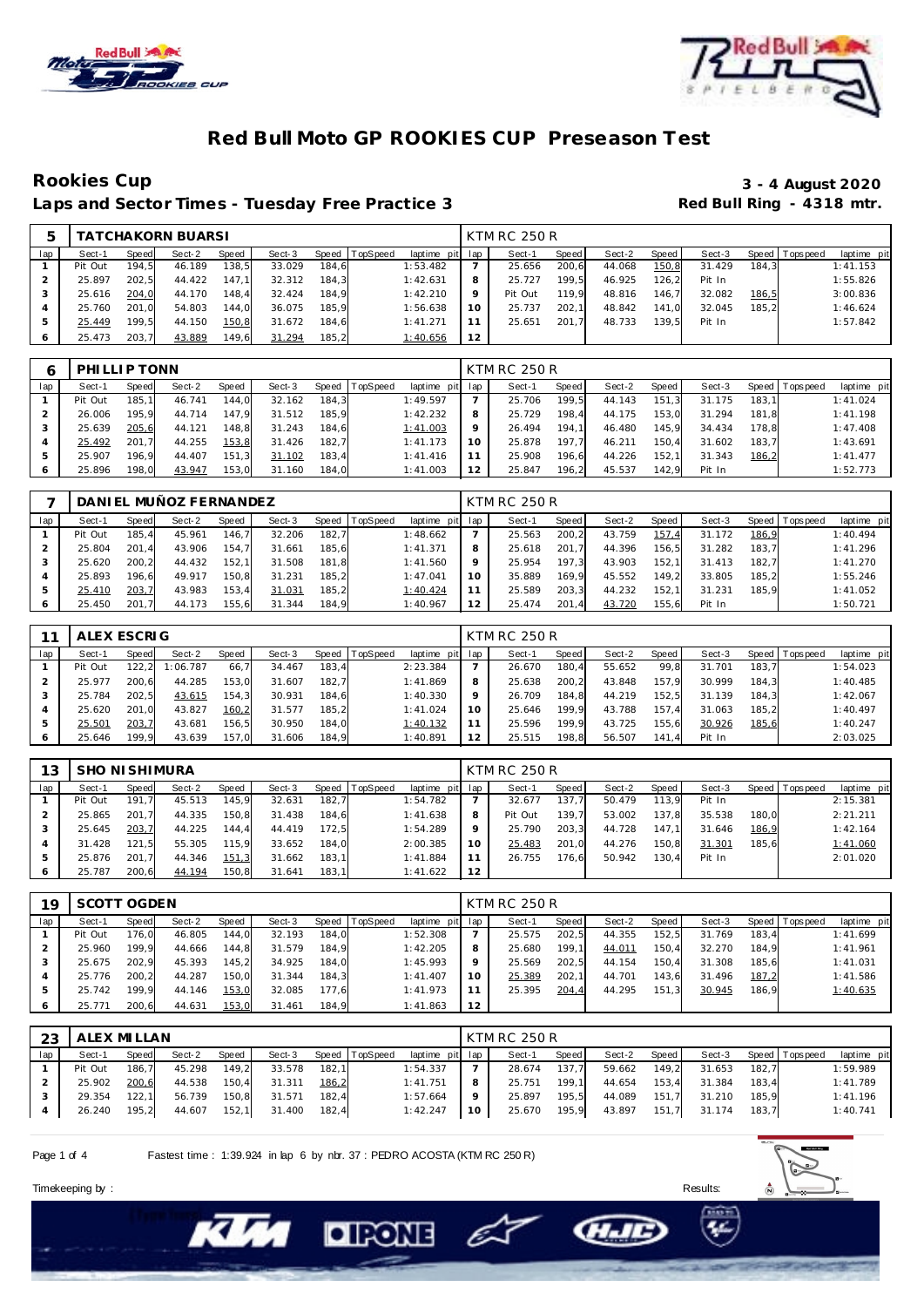



### **Rookies Cup 3 - 4 August 2020** Laps and Sector Times - Tuesday Free Practice 3

|     | 25.948 | 195.9 | 44.179 |       | 31.563              | 182.4 | 1:41.690      | 11 <sup>1</sup> | 25.660 | 196.9 |              | 152.5 | 31.142 | 183.1 |          |
|-----|--------|-------|--------|-------|---------------------|-------|---------------|-----------------|--------|-------|--------------|-------|--------|-------|----------|
|     |        |       |        | 154,3 |                     |       |               |                 |        |       | 43.847       |       |        |       | 1:40.649 |
| 16' | 25.839 | 195.9 |        |       | 44.143 151.7 31.484 | 182.4 | $1:41.466$ 12 |                 | 25.845 |       | 194.5 48.439 | 125.9 | Pit In |       | 1:53.100 |
|     |        |       |        |       |                     |       |               |                 |        |       |              |       |        |       |          |

| 24  |         | VAN ORTOLA |        |       |        |       |                |                 | KTM RC 250 R |       |        |       |        |       |                |             |
|-----|---------|------------|--------|-------|--------|-------|----------------|-----------------|--------------|-------|--------|-------|--------|-------|----------------|-------------|
| lap | Sect-1  | Speed      | Sect-2 | Speed | Sect-3 |       | Speed TopSpeed | laptime pit lap | Sect-1       | Speed | Sect-2 | Speed | Sect-3 |       | Speed Topspeed | laptime pit |
|     | Pit Out | 194.5      | 45.108 | 148.8 | 32.377 | 184,6 |                | 1:47.413        | 26.313       | 198.0 | 47.150 | 146.3 | 31.864 | 184.0 |                | 1:45.327    |
|     | 25.529  | 204.0      | 43.717 | 153.8 | 31.174 | 188,2 |                | 1:40.420        | 25.800       | 189.3 | 50.266 | 149.2 | 32.614 | 183.7 |                | 1:48.680    |
|     | 25.770  | 200.6      | 45.386 | 150.4 | 31.474 | 183.4 |                | 1:42.630        | 25.724       | 201.0 | 44.975 | 153.4 | 31.286 | 188,2 |                | 1:41.985    |
|     | 25.515  | 204,8      | 43.520 | 154,3 | 31.201 | 184.6 |                | 1:40.236        | 25.497       | 204,8 | 44.225 | 150.4 | 31.368 | 184.9 |                | 1:41.090    |
|     | 25.858  | 199.1      | 44.048 | 152.5 | 31.469 | 182.4 |                | 1:41.375        | 25.638       | 199.1 | 43.960 | 152.1 | 31.502 | 184.3 |                | 1:41.100    |
|     | 25.543  | 201.4      | 44.055 | 153.0 | 31.444 | 181.8 |                | 1:41.042        | 25.754       | 200.2 | 45.134 | 139.5 | Pit In |       |                | 1:54.565    |

| 29      |         |       | BILLY VAN EERDE |       |        |         |          |                 | KTM RC 250 R |       |        |       |        |       |                 |             |
|---------|---------|-------|-----------------|-------|--------|---------|----------|-----------------|--------------|-------|--------|-------|--------|-------|-----------------|-------------|
| lap     | Sect-1  | Speed | Sect-2          | Speed | Sect-3 | Speed ' | TopSpeed | laptime pit lap | Sect-1       | Speed | Sect-2 | Speed | Sect-3 |       | Speed Tops peed | laptime pit |
|         | Pit Out | 187.3 | 46.153          | 141.7 | 31.990 | 181.5   |          | 1:50.178        | 25.699       | 200.2 | 44.914 | 154,3 | 32.033 | 182.7 |                 | 1:42.646    |
|         | 25.943  | 203.3 | 44.702          | 148.8 | 31.579 | 181.2   |          | 1:42.224        | 25.619       | 200.6 | 43.743 | 150,0 | 31.325 | 185.2 |                 | 1:40.687    |
|         | 25.836  | 200.6 | 44.654          | 149.2 | 31.642 | 183.11  |          | 1:42.132        | 25.531       | 201.7 | 44.671 | 150.0 | 31.110 | 188,2 |                 | 1:41.312    |
|         | 25.575  | 204,0 | 44.906          | 147.1 | 31.994 | 183.4   |          | 1:42.475        | 25.518       | 199.9 | 44.229 | 148.4 | 31.322 | 186.9 |                 | 1:41.069    |
| 5       | 25.764  | 199.9 | 45.798          | 144.0 | 34.702 | 180.9   |          | 1:46.264        | 26.240       | 186.4 | 45.807 | 150.0 | 31.385 | 185.9 |                 | 1:43.432    |
| $\circ$ | 25.704  | 201.7 | 43.957          | 153,0 | 31.375 | 182,4   |          | 1:41.036        | 25.438       | 198,8 | 44.273 | 138,1 | Pit In |       |                 | 1:50.280    |

| 34  | MARIO AJI |       |        |       |        |       |          |                 |    | <b>KTM RC 250 R</b> |       |        |         |        |       |                 |             |
|-----|-----------|-------|--------|-------|--------|-------|----------|-----------------|----|---------------------|-------|--------|---------|--------|-------|-----------------|-------------|
| lap | Sect-1    | Speed | Sect-2 | Speed | Sect-3 | Speed | TopSpeed | laptime pit lap |    | Sect-1              | Speed | Sect-2 | Speed I | Sect-3 |       | Speed Tops peed | laptime pit |
|     | Pit Out   | 190.3 | 46.333 | 151.7 | 32.311 | 180.6 |          | 1:50.701        |    | 25.581              | 199.5 | 44.034 | 154.3   | 31.630 | 180.3 |                 | 1:41.245    |
|     | 25.979    | 199.9 | 44.673 | 156.7 | 31.528 | 182.1 |          | 1:42.180        |    | 27.418              | 181.6 | 50.725 | 137.4   | 32.761 | 186,2 |                 | 1:50.904    |
|     | 25.800    | 199,5 | 44.287 | 151.7 | 31.572 | 182.4 |          | 1:41.659        |    | 25.368              | 208,0 | 44.075 | 157,0   | 31.175 | 184.0 |                 | 1:40.618    |
|     | 25.723    | 199.5 | 43.947 | 151.7 | 31.282 | 183.1 |          | 1:40.952        | 10 | 25.403              | 203.3 | 46.694 | 142.5   | 31.950 | 185.2 |                 | 1:44.047    |
|     | 25.613    | 201.0 | 43.897 | 149,6 | 31.378 | 183.1 |          | 1:40.888        |    | 25.510              | 201.7 | 45.248 | 148,8   | 35.511 | 184.6 |                 | 1:46.269    |
|     | 25.636    | 199.1 | 43.794 | 156,1 | 31.354 | 182,4 |          | 1:40.784        |    | 25.742              | 199.5 | 46.462 | 133.7   | Pit In |       |                 | 1:54.943    |

| 37            | PEDRO ACOSTA |       |          |       |        |       |         |                 |    | KTM RC 250 R |       |        |       |        |       |            |             |
|---------------|--------------|-------|----------|-------|--------|-------|---------|-----------------|----|--------------|-------|--------|-------|--------|-------|------------|-------------|
| lap           | Sect-1       | Speed | Sect-2   | Speed | Sect-3 | Speed | opSpeed | laptime pit lap |    | Sect-1       | Speed | Sect-2 | Speed | Sect-3 | Speed | T ops peed | laptime pit |
|               | Pit Out      | 19.9  | 1:06.823 | 70,0  | 35.815 | 185.9 |         | 2:28.935        |    | 27.070       | 178.6 | 47.615 | 153,8 | 31.516 | 185.2 |            | 1:46.201    |
|               | 25.796       | 200.6 | 44.173   | 157.4 | 31.340 | 182.7 |         | 1:41.309        | 8  | 26.551       | 193.1 | 45.458 | 150.8 | 31.556 | 185.2 |            | 1:43.565    |
|               | 25.773       | 199.1 | 43.848   | 157,0 | 31.486 | 184.6 |         | 1:41.107        |    | 25.447       | 200.2 | 43.866 | 152.5 | 31.015 | 184.3 |            | 1:40.328    |
|               | 25.485       | 204,4 | 43.744   | 156.1 | 31.071 | 184.0 |         | 1:40.300        |    | 26.851       | 191.3 | 44.610 | 157.0 | 31.302 | 186,5 |            | 1:42.763    |
| $\mathcal{P}$ | 25.609       | 199.9 | 43.760   | 155.6 | 31.608 | 185.2 |         | 1:40.977        |    | 25.380       | 202.9 | 43.642 | 154.3 | 31.098 | 185.9 |            | 1:40.120    |
| 6             | 25.406       | 204,4 | 43.504   | 157,9 | 31.014 | 184,3 |         | 1:39.924        | 12 |              |       |        |       |        |       |            |             |

| 38  |         |       | DAVI D SALVADOR GOMEZ |       |        |       |          |                 |         | <b>KTM RC 250 R</b> |       |        |       |        |       |                |             |
|-----|---------|-------|-----------------------|-------|--------|-------|----------|-----------------|---------|---------------------|-------|--------|-------|--------|-------|----------------|-------------|
| lap | Sect-1  | Speed | Sect-2                | Speed | Sect-3 | Speed | TopSpeed | laptime pit lap |         | Sect-1              | Speed | Sect-2 | Speed | Sect-3 |       | Speed Topspeed | laptime pit |
|     | Pit Out | 196.6 | 45.342                | 145,2 | 32.494 | 182.7 |          | 1:48.134        |         | 25.615              | 202.1 | 46.069 | 146.7 | 31.346 | 183.1 |                | 1:43.030    |
|     | 25.689  | 204.4 | 43.682                | 157,4 | 31.136 | 186,2 |          | 1:40.507        | 8       | 26.387              | 190.7 | 51.683 | 140.3 | 31.713 | 185.9 |                | 1:49.783    |
|     | 25.844  | 200.2 | 45.315                | 153.4 | 31.174 | 182.4 |          | 1:42.333        | $\circ$ | 25.626              | 202.5 | 43.900 | 157,4 | 31.135 | 181.5 |                | 1:40.661    |
|     | 25.666  | 201.7 | 43.704                | 156,5 | 31.251 | 181.8 |          | 1:40.621        | 10      | 25.629              | 199.9 | 50.660 | 149.2 | 31.265 | 185.6 |                | 1:47.554    |
|     | 25.939  | 201.7 | 45.073                | 150,8 | 30.864 | 186,2 |          | 1:41.876        |         | 25.326              | 202.9 | 44.343 | 153.4 | 31.106 | 183.4 |                | 1:40.775    |
|     | 25.237  | 204,8 | 43.973                | 148,8 | 32.861 | 182,1 |          | 1:42.071        | 12      |                     |       |        |       |        |       |                |             |

| 39  |         |       | BARTHOLOMÉ PERRIN |       |        |       |          |                 |         | KTM RC 250 R |       |        |       |        |       |                 |             |
|-----|---------|-------|-------------------|-------|--------|-------|----------|-----------------|---------|--------------|-------|--------|-------|--------|-------|-----------------|-------------|
| lap | Sect-1  | Speed | Sect-2            | Speed | Sect-3 | Speed | TopSpeed | laptime pit lap |         | Sect-1       | Speed | Sect-2 | Speed | Sect-3 |       | Speed Tops peed | laptime pit |
|     | Pit Out | 155.6 | 49.702            | 147.5 | 32.414 | 175.9 |          | 1:50.530        |         | 26.364       | 192.7 | 45.158 | 145.2 | 32.074 | 179.1 |                 | 1:43.596    |
|     | 26.705  | 193.4 | 45.045            | 149,6 | 32.017 | 179.1 |          | 1:43.767        | 8       | 26.401       | 191.7 | 46.863 | 137.4 | 33.101 | 178.8 |                 | 1:46.365    |
| 3   | 26.150  | 196.9 | 44.637            | 149,2 | 32.037 | 179.1 |          | 1:42.824        | $\circ$ | 26.335       | 191.0 | 45.114 | 144.4 | 32.016 | 179.7 |                 | 1:43.465    |
|     | 26.310  | 194.5 | 44.634            | 150,8 | 31.964 | 179.4 |          | 1:42.908        | 10      | 26.404       | 191.3 | 44.666 | 144.8 | 32.247 | 179.4 |                 | 1:43.317    |
| 5   | 26.123  | 196.6 | 45.545            | 145.2 | 31.972 | 180.6 |          | 1:43.640        |         | 26.229       | 191.7 | 44.604 | 144.4 | 31.869 | 181,2 |                 | 1:42.702    |
| 6   | 26.087  | 194.8 | 44.784            | 145,6 | 31.911 | 180,6 |          | 1:42.782        | 12      | 25.984       | 193,1 | 49.436 | 135,7 | Pit In |       |                 | 1:55.465    |

|     | 48 GABIN PLANQUES |       |        |       |        |       |                                | KTM RC 250 R |       |              |                                  |       |             |
|-----|-------------------|-------|--------|-------|--------|-------|--------------------------------|--------------|-------|--------------|----------------------------------|-------|-------------|
| lap | Sect-1            | Speed | Sect-2 | Speed | Sect-3 |       | Speed TopSpeed laptime pit lap | Sect-1       | Speed | Sect-2 Speed | Sect-3 Speed Topspeed            |       | laptime pit |
|     | Pit Out           | 187,7 | 46.229 | 146,3 | 31.887 | 186,2 | 1:48.961                       |              |       |              | 25.733 199,5 44.325 153,8 31.362 | 184.3 | 1:41.420    |

E

Page 2 of 4 Fastest time : 1:39.924 in lap 6 by nbr. 37 : PEDRO ACOSTA (KTM RC 250 R)

**DIRONE** 

Timekeeping by : Results: Results: Results: Results: Results: Results: Results: Results: Results: Results: Results: Results: Results: Results: Results: Results: Results: Results: Results: Results: Results: Results: Results



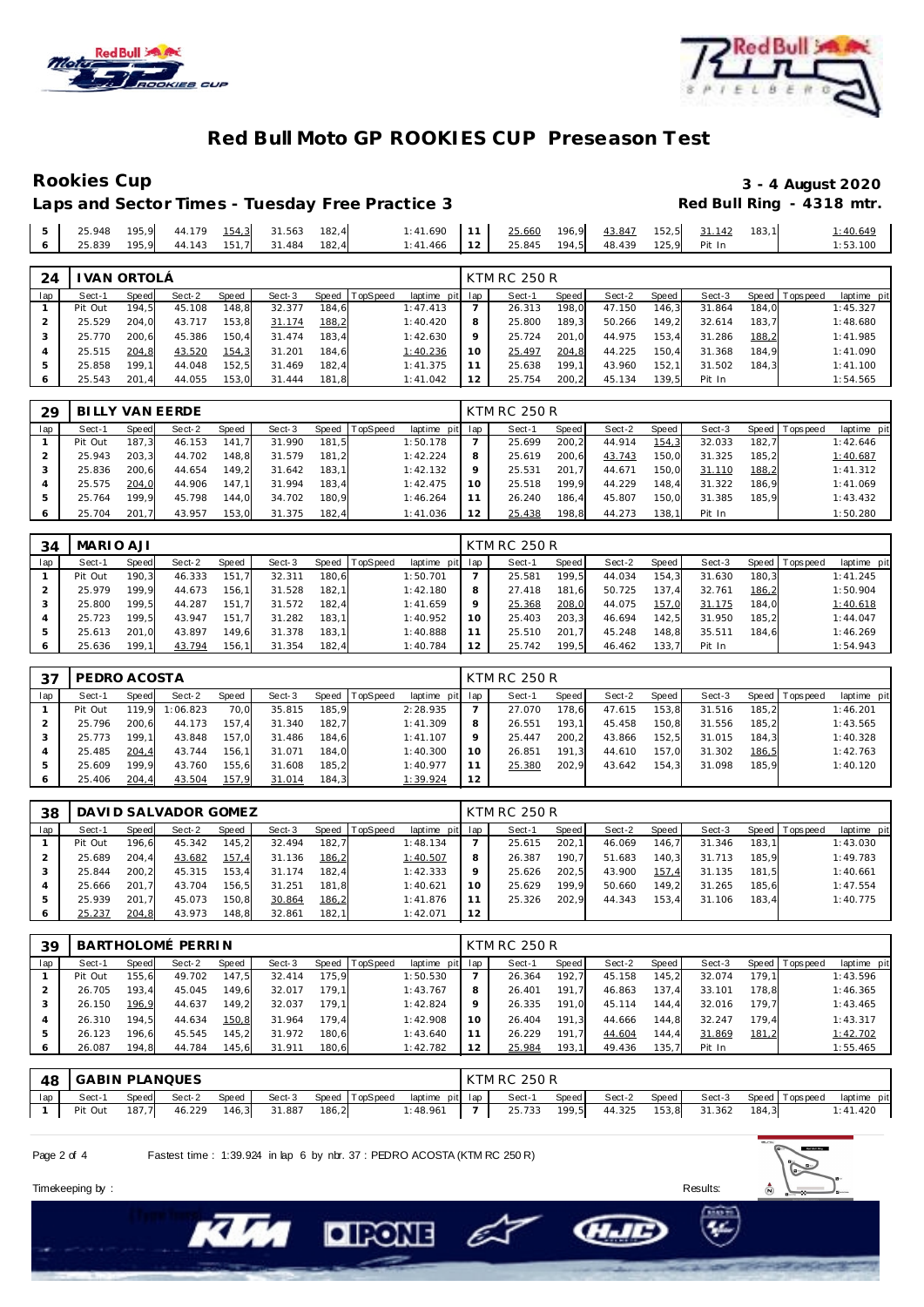



### **Rookies Cup 3 - 4 August 2020** Laps and Sector Times - Tuesday Free Practice 3

| $\overline{2}$ |              |                       |       | 25.698 200,2 45.039 150,0 31.458 186,2 |       | 1:42.195 8 25.727 199.1 44.390 150.8 32.368 |                                   |       |              |       |              | 186.5 | 1:42.485 |
|----------------|--------------|-----------------------|-------|----------------------------------------|-------|---------------------------------------------|-----------------------------------|-------|--------------|-------|--------------|-------|----------|
|                | 25.785 198,8 | 44.515  154,7  31.498 |       |                                        | 183.4 | $1:41.798$ 9                                | 25.824                            |       | 202,5 44.118 |       | 155,6 31.715 | 183.4 | 1:41.657 |
|                | 25.853 199,9 | $45.617$ .            |       | 150,8 31.573                           | 185.6 |                                             | $1:43.043$ 10 25.726 197.7 44.459 |       |              | 151,3 | 31.148       | 188,5 | 1:41.333 |
|                | 25.456 201,7 | 44.504                |       | 153,8 31.373                           | 183.1 | $1:41.333$   11                             | 25.709                            | 198.8 | 43.948       | 154.7 | 31.323       | 187.8 | 1:40.980 |
|                | 25.746 200,2 | 47.390                | 150,0 | 31.511                                 | 183.7 | $1:44.647$ 12                               | 25.761                            | 197,3 | 45.017       | 149.6 | Pit In       |       | 1:52.005 |

| 55  |         |       | NOAH DETTWILER |       |        |       |                 |                 |    | <b>KTM RC 250 R</b> |       |        |       |        |       |                |             |
|-----|---------|-------|----------------|-------|--------|-------|-----------------|-----------------|----|---------------------|-------|--------|-------|--------|-------|----------------|-------------|
| lap | Sect-1  | Speed | Sect-2         | Speed | Sect-3 | Speed | <b>TopSpeed</b> | laptime pit lap |    | Sect-1              | Speed | Sect-2 | Speed | Sect-3 |       | Speed Topspeed | laptime pit |
|     | Pit Out | 147.7 | 48.682         | 121,6 | 35.275 | 177.9 |                 | 1:49.546        |    | 25.585              | 196,2 | 46.372 | 146.7 | 32.625 | 179.1 |                | 1:44.582    |
|     | 26.072  | 198.8 | 44.460         | 148,8 | 31.585 | 184.9 |                 | 1:42.117        | 8  | 26.487              | 195.2 | 44.667 | 148.8 | 32.136 | 181.2 |                | 1:43.290    |
|     | 25.653  | 201.7 | 44.090         | 150.8 | 31.251 | 185.2 |                 | 1:40.994        |    | 26.027              | 193.1 | 44.374 | 149.6 | 31.491 | 185.6 |                | 1:41.892    |
|     | 25.680  | 201.7 | 43.768         | 152.1 | 31.313 | 186,2 |                 | 1:40.761        |    | 25.657              | 199.9 | 44.150 | 150.4 | 31.458 | 184.0 |                | 1:41.265    |
|     | 25.527  | 202.5 | 43.859         | 152,1 | 31.246 | 185,2 |                 | 1:40.632        |    | 25.559              | 200.6 | 44.083 | 150.8 | 31.343 | 187.5 |                | 1:40.985    |
|     | 25.443  | 203,3 | 43.627         | 155,2 | 31.312 | 187,8 |                 | 1:40.382        | 12 | 25.331              | 199.1 | 47.455 | 128,6 | Pit In |       |                | 1:53.621    |

| 58  |         | LUCA LUNETTA |        |       |        |       |          |                 | <b>KTM RC 250 R</b> |       |        |       |        |       |                |             |
|-----|---------|--------------|--------|-------|--------|-------|----------|-----------------|---------------------|-------|--------|-------|--------|-------|----------------|-------------|
| lap | Sect-1  | Speed        | Sect-2 | Speed | Sect-3 | Speed | TopSpeed | laptime pit lap | Sect-1              | Speed | Sect-2 | Speed | Sect-3 |       | Speed Topspeed | laptime pit |
|     | Pit Out | 192.7        | 46.088 | 142,5 | 31.824 | 183,7 |          | 1:50.518        | 25.784              | 200.2 | 44.261 | 155,2 | 31.326 | 184.0 |                | 1:41.371    |
|     | 25.710  | 202.9        | 46.291 | 144,8 | 31.216 | 185.9 |          | 1:43.217        | 25.625              | 200.6 | 44.079 | 154.3 | 31.082 | 184.3 |                | 1:40.786    |
|     | 25.682  | 204.8        | 47.304 | 145,2 | 32.170 | 182.7 |          | 1:45.156        | 25.705              | 199.9 | 43.720 | 150,4 | 31.230 | 183.1 |                | 1:40.655    |
|     | 26.235  | 198.0        | 44.339 | 152.1 | 31.351 | 183.7 |          | 1:41.925        | 25.876              | 198.4 | 48.038 | 140.3 | 31.519 | 185.2 |                | 1:45.433    |
| ь   | 25.749  | 201.0        | 44.116 | 152,5 | 31.343 | 183,4 |          | 1:41.208        | 25.527              | 201.0 | 44.032 | 154.3 | 31.004 | 187,8 |                | 1:40.563    |
|     | 25.746  | 201.4        | 44.288 | 150,4 | 31.251 | 183,4 |          | 1:41.285        | 25.428              | 204,0 | 44.580 | 152,5 | Pit In |       |                | 1:53.413    |

| 64  |         |       | DAVI D MUÑOZ RODRI GUEZ |       |        |       |          |                 |         | <b>KTM RC 250 R</b> |       |        |       |        |       |                |             |
|-----|---------|-------|-------------------------|-------|--------|-------|----------|-----------------|---------|---------------------|-------|--------|-------|--------|-------|----------------|-------------|
| lap | Sect-1  | Speed | Sect-2                  | Speed | Sect-3 | Speed | TopSpeed | laptime pit lap |         | Sect-1              | Speed | Sect-2 | Speed | Sect-3 |       | Speed Topspeed | laptime pit |
|     | Pit Out | 140.6 | 51.673                  | 137,8 | 32.734 | 184.0 |          | 2:05.743        |         | Pit Out             | 186.7 | 46.146 | 150,0 | 31.355 | 186,2 |                | 3:35.116    |
|     | 25.814  | 199.1 | 44.109                  | 158,8 | 31.282 | 184.0 |          | 1:41.205        |         | 25.594              | 201,4 | 43.884 | 157.0 | 33.774 | 172.5 |                | 1:43.252    |
|     | 25.794  | 200.6 | 43.792                  | 158,8 | 31.315 | 185.2 |          | 1:40.901        | $\circ$ | 25.994              | 200.6 | 43.791 | 155.2 | 31.277 | 185.6 |                | 1:41.062    |
|     | 29.605  | 198.8 | 44.046                  | 155,6 | 31.121 | 186,2 |          | 1:44.772        | 1 C     | 25.484              | 200.6 | 43.769 | 154.7 | 31.247 | 185.2 |                | 1:40.500    |
|     | 25.455  | 200.2 | 43.674                  | 157,9 | 31.247 | 185.2 |          | <u>1:40.376</u> |         | 25.493              | 199.9 | 54.246 | 141.4 | Pit In |       |                | 2:01.156    |
|     | 25.789  | 201.0 | 44.902                  | 145,9 | Pit In |       |          | 1:54.311        | 12      |                     |       |        |       |        |       |                |             |

| 84  |         |        | ZONTA VAN DEN GOORBERGH |       |        |       |                |                 |    | <b>KTM RC 250 R</b> |         |        |       |        |       |                |             |
|-----|---------|--------|-------------------------|-------|--------|-------|----------------|-----------------|----|---------------------|---------|--------|-------|--------|-------|----------------|-------------|
| lap | Sect-1  | Speed  | Sect-2                  | Speed | Sect-3 |       | Speed TopSpeed | laptime pit lap |    | Sect-1              | Speed I | Sect-2 | Speed | Sect-3 |       | Speed Topspeed | laptime pit |
|     | Pit Out | 193.4  | 45.364                  | 145.2 | 32.784 | 182.1 |                | 1:47.273        |    | 25.532              | 200.2   | 56.007 | 148.8 | Pit In |       |                | 2:00.839    |
|     | 25.905  | 198.4  | 43.912                  | 153,8 | 31.462 | 184.3 |                | 1:41.279        |    | Pit Out             | 196.2   | 44.702 | 147.9 | 31.764 | 185.2 |                | 3:18.087    |
|     | 26.197  | 193.8  | 45.539                  | 145.6 | 31.425 | 187.2 |                | 1:43.161        |    | 25.509              | 190.0   | 45.111 | 144.0 | 32.005 | 186.2 |                | 1:42.625    |
|     | 25.425  | 207,6  | 43.682                  | 148,4 | 31.183 | 188,2 |                | 1:40.290        |    | 25.410              | 202.5   | 46.347 | 145.9 | 32.006 | 185.6 |                | 1:43.763    |
|     | 25.655  | 198.4  | 44.311                  | 147.9 | 31.175 | 187.2 |                | 1: 41.141       |    | 25.460              | 202.1   | 45.545 | 138.5 | Pit In |       |                | 1:52.792    |
|     | 25.510  | 199.11 | 44.300                  | 146.7 | 31.267 | 186.2 |                | 1:41.077        | 12 |                     |         |        |       |        |       |                |             |

| 88  | ARTEM MARAEV |       |        |       |        |       |                 |                 |         | <b>KTM RC 250 R</b> |       |        |       |        |       |                 |             |
|-----|--------------|-------|--------|-------|--------|-------|-----------------|-----------------|---------|---------------------|-------|--------|-------|--------|-------|-----------------|-------------|
| lap | Sect-1       | Speed | Sect-2 | Speed | Sect-3 | Speed | <b>TopSpeed</b> | laptime pit lap |         | Sect-1              | Speed | Sect-2 | Speed | Sect-3 |       | Speed Tops peed | laptime pit |
|     | Pit Out      | 181.6 | 46.487 | 150.4 | 31.940 | 180.3 |                 | 1:52.266        |         | 25.578              | 202,1 | 45.079 | 148.8 | 31.750 | 185,9 |                 | 1:42.407    |
|     | 26.034       | 198.4 | 44.501 | 152,5 | 31.197 | 182.1 |                 | 1:41.732        | 8       | 26.149              | 184.8 | 48.099 | 148.4 | 31.329 | 183.4 |                 | 1:45.577    |
|     | 25.739       | 200.6 | 45.044 | 153,0 | 31.169 | 181.8 |                 | 1:41.952        | $\circ$ | 25.905              | 196.6 | 44.305 | 153,8 | 31.571 | 184.3 |                 | 1:41.781    |
|     | 25.744       | 199.9 | 44.161 | 150,4 | 30.987 | 183.7 |                 | 1:40.892        | 10      | 25.835              | 196.9 | 44.591 | 151.3 | 31.329 | 181.8 |                 | 1:41.755    |
| ь   | 25.753       | 199.9 | 44.567 | 151.7 | 31.428 | 181,2 |                 | 1:41.748        |         | 25.968              | 193.8 | 44.537 | 150.8 | 31.599 | 181.5 |                 | 1:42.104    |
| 6   | 25.827       | 197.7 | 44.084 | 152,5 | 31.242 | 184,6 |                 | 1:41.153        | 12      | 25.833              | 195,5 | 44.493 | 149.6 | Pit In |       |                 | 1:52.508    |

| 89  |         |       | MARCOS URI ARTE |       |        |       |          |                 |    | KTM RC 250 R |       |        |         |        |       |                 |             |
|-----|---------|-------|-----------------|-------|--------|-------|----------|-----------------|----|--------------|-------|--------|---------|--------|-------|-----------------|-------------|
| lap | Sect-1  | Speed | Sect-2          | Speed | Sect-3 | Speed | TopSpeed | laptime pit lap |    | Sect-1       | Speed | Sect-2 | Speed I | Sect-3 |       | Speed Tops peed | laptime pit |
|     | Pit Out | 118.7 | 57.533          | 146,7 | 38.921 | 180.3 |          | 2:16.324        |    | 26.145       | 191   | 47.791 | 158.8   | 31.285 | 185,2 |                 | 1:45.221    |
|     | 26.273  | 197.3 | 44.739          | 157.0 | 31.360 | 181.8 |          | 1:42.372        |    | 25.694       | 197.3 | 45.673 | 149.2   | Pit In |       |                 | 1:50.881    |
|     | 25.881  | 198.4 | 44.118          | 157.4 | 31.354 | 182.7 |          | 1:41.353        | 8  | Pit Out      | 192.4 | 46.233 | 142.5   | 31.664 | 183.1 |                 | 3:48.387    |
|     | 25.961  | 198.0 | 43.995          | 158.4 | 31.173 | 183.7 |          | 1:41.129        |    | 25.877       | 196.2 | 44.107 | 156.5   | 31.345 | 182.1 |                 | 1:41.329    |
|     | 25.679  | 199,5 | 43.813          | 159,3 | 31.105 | 183,4 |          | 1:40.597        | 10 | 25.861       | 196.9 | 44.326 | 155,6   | 31.192 | 183,7 |                 | 1:41.379    |

E

Page 3 of 4 Fastest time : 1:39.924 in lap 6 by nbr. 37 : PEDRO ACOSTA (KTM RC 250 R)

**DIRONE**